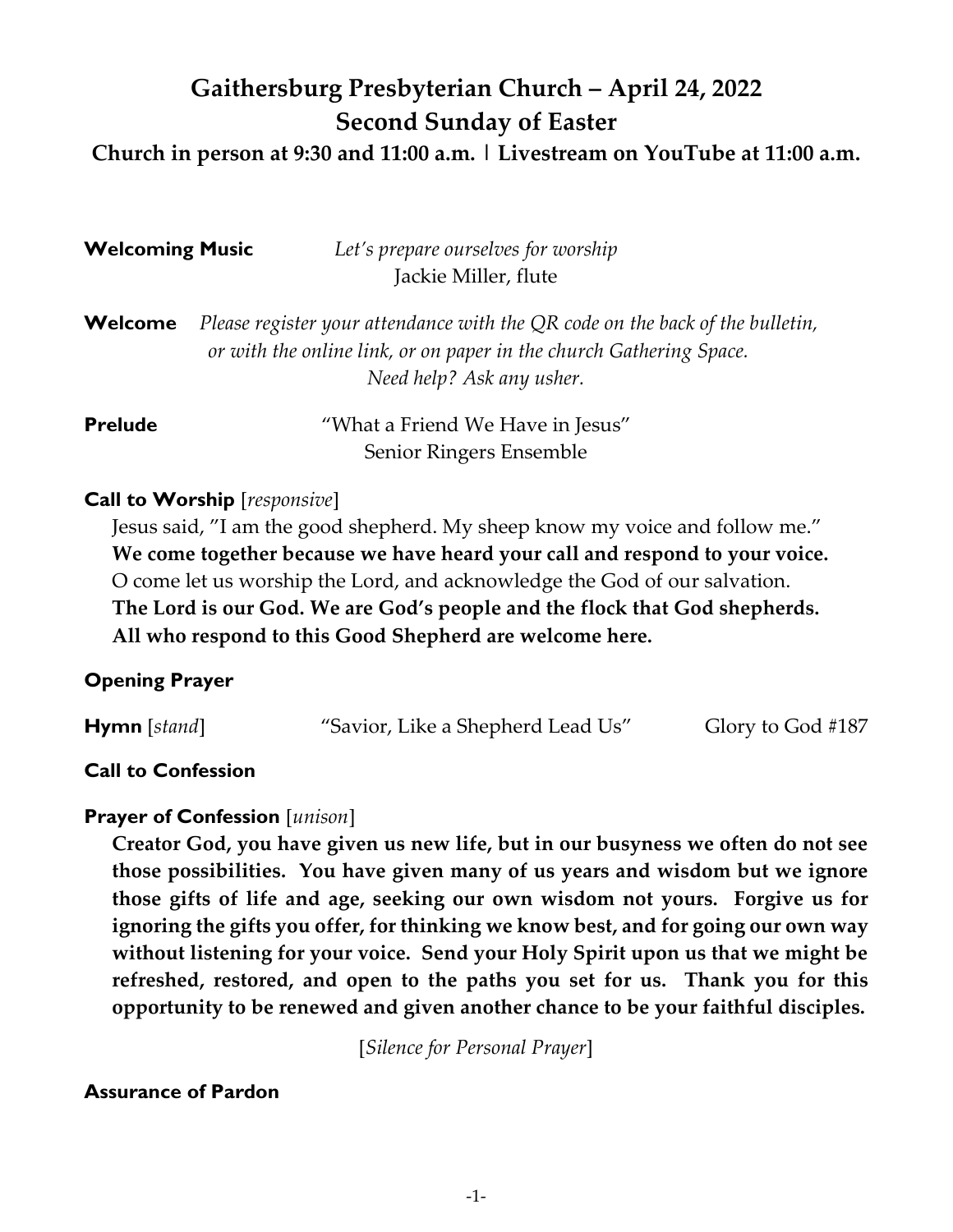Adult Praise Band

## **We Listen to God's Word**

| <b>Baptism</b> $(9:30)$           | [please refer to the Sacrament of Baptism insert] |                        |
|-----------------------------------|---------------------------------------------------|------------------------|
| <b>Children's Message (11:00)</b> | "Jesus Loves Me"                                  | <b>Nancy Sanders</b>   |
| <b>Musical Offering</b>           | "Jesus Loves Me"                                  | Doris Gordon, recorder |

*Children and youth leave for class. Children can be picked up after church in Room 30/31 or Room 32/33. At 11:00, youth will be released from class to find you.*

#### **Scripture Psalm 23**

The Lord is my shepherd, I shall not want. <sup>2</sup> He makes me lie down in green pastures; he leads me beside still waters; <sup>3</sup> he restores my soul. He leads me in right paths for his name's sake. <sup>4</sup> Even though I walk through the darkest valley, I fear no evil; for you are with me; your rod and your staff they comfort me. <sup>5</sup> You prepare a table before me in the presence of my enemies; you anoint my head with oil; my cup overflows. <sup>6</sup> Surely goodness and mercy shall follow me all the days of my life, and I shall dwell in the house of the Lord my whole life long.

#### **John 10:1–10**

"Very truly, I tell you, anyone who does not enter the sheepfold by the gate but climbs in by another way is a thief and a bandit.<sup>2</sup> The one who enters by the gate is the shepherd of the sheep. <sup>3</sup> The gatekeeper opens the gate for him, and the sheep hear his voice. He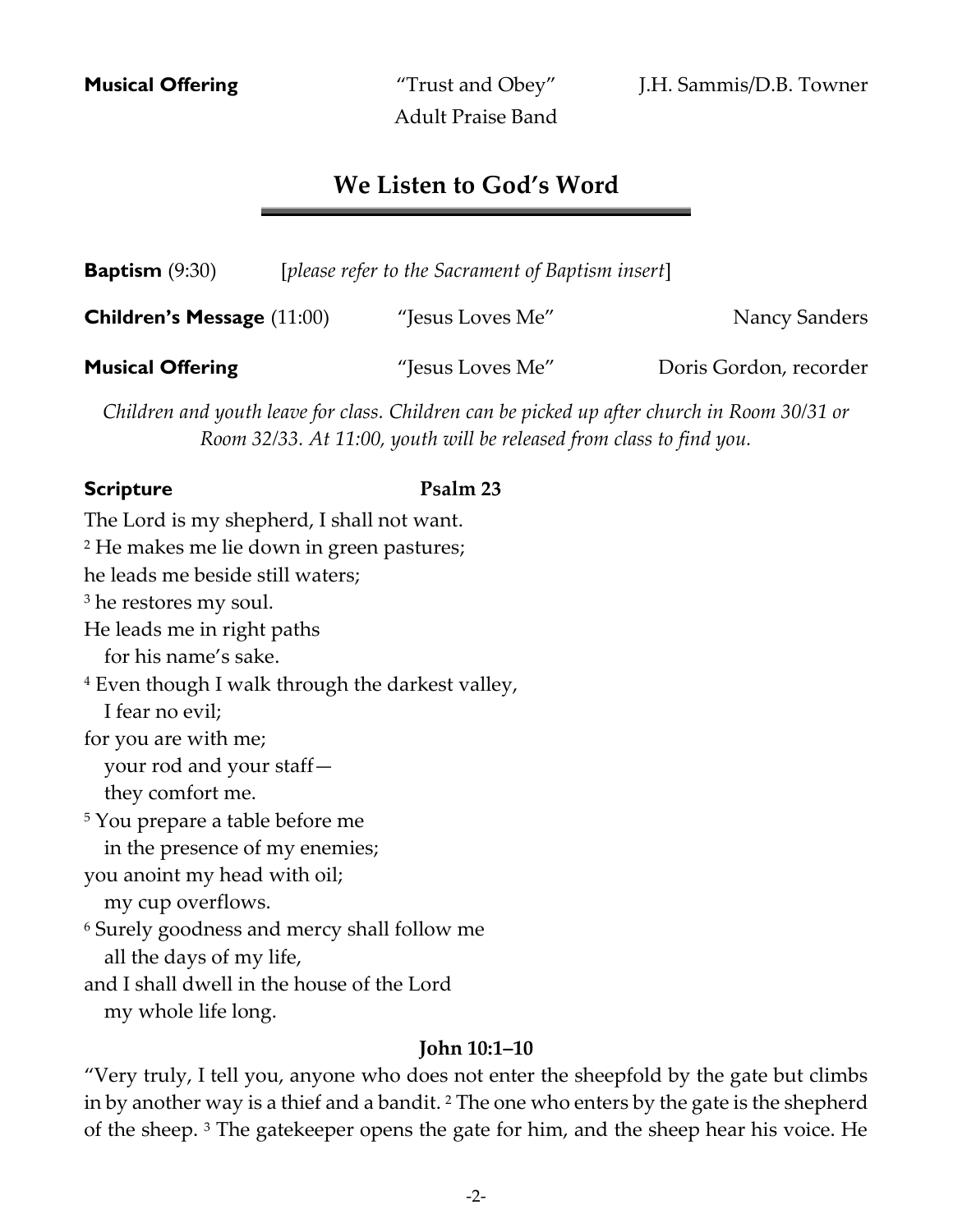calls his own sheep by name and leads them out. <sup>4</sup> When he has brought out all his own, he goes ahead of them, and the sheep follow him because they know his voice. <sup>5</sup> They will not follow a stranger, but they will run from him because they do not know the voice of strangers." <sup>6</sup> Jesus used this figure of speech with them, but they did not understand what he was saying to them. <sup>7</sup> So again Jesus said to them, "Very truly, I tell you, I am the gate for the sheep. <sup>8</sup> All who came before me are thieves and bandits; but the sheep did not listen to them. <sup>9</sup> I am the gate. Whoever enters by me will be saved, and will come in and go out and find pasture. <sup>10</sup> The thief comes only to steal and kill and destroy. I came that they may have life, and have it abundantly.

The Word of God for the people of God. **Thanks be to God.**

| <b>Sermon</b>       | My Walk with Jesus                 | Barb Thorne<br>Malvin Duncan |
|---------------------|------------------------------------|------------------------------|
| <b>Hymn</b> [stand] | "My Hope is Built on Nothing Less" | Glory to God #353            |

## **We Respond to God's Grace**

#### **Invitation to Generosity and Prayer of Thanksgiving**

#### **Prayers of the People**

#### **The Lord's Prayer** [*unison*]

**Our Father, who art in heaven, hallowed be thy name, thy kingdom come, thy will be done, on earth as it is in heaven. Give us this day our daily bread; and forgive us our debts, as we forgive our debtors; and lead us not into temptation, but deliver us from evil. For thine is the kingdom, and the power, and the glory, forever. Amen.**

**Musical Offering** "Just a Closer Walk with Thee" "Standing on the Promises" Men's Quartet

## **We Depart for Service**

#### **Announcements**

**Passing the Peace** The peace of Christ be with you. And also with you.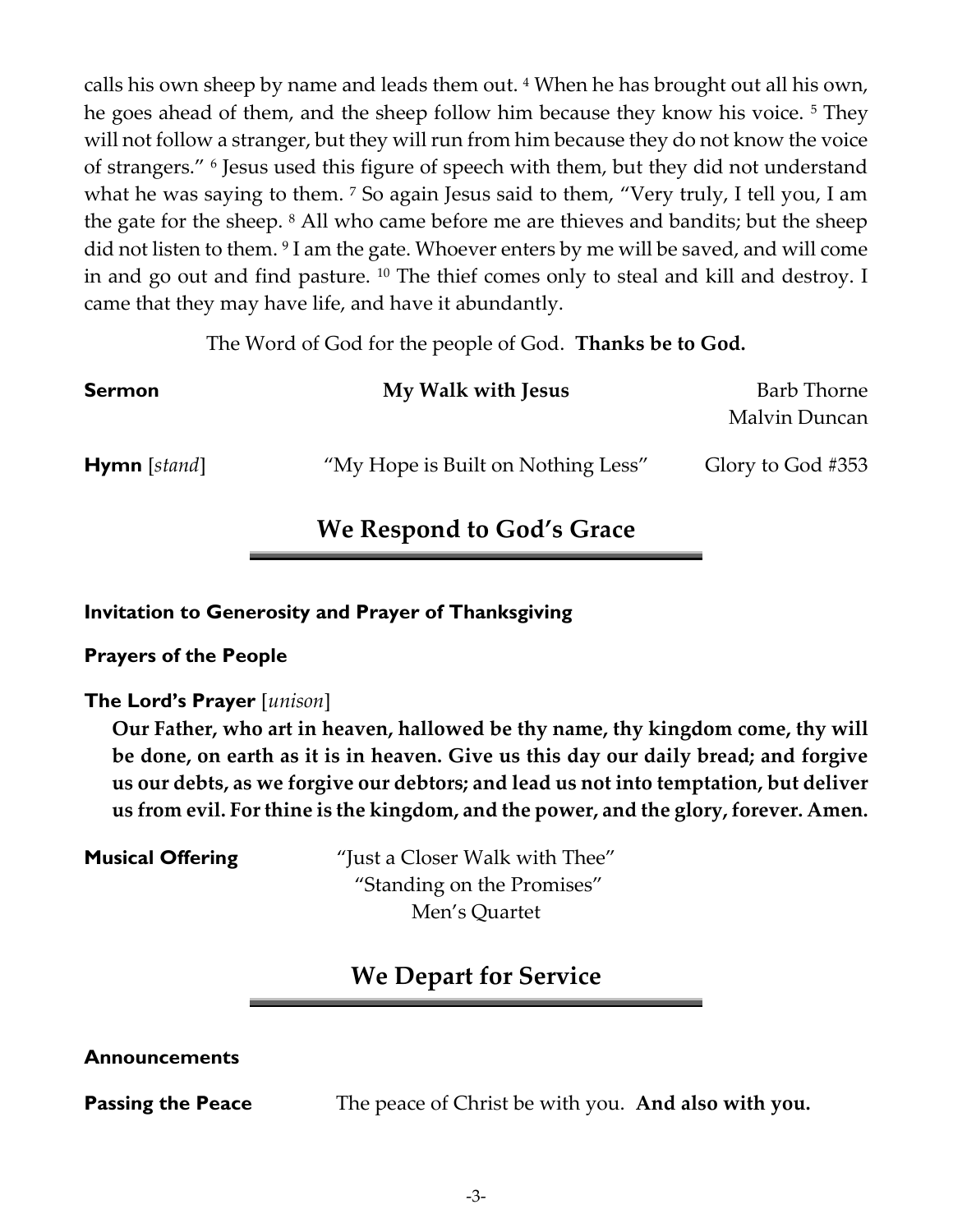### **Closing Blessing**

**Closing Music** The Light of the World!" Don Besig/Nancy Price

Men's Quartet/Adult Praise Team

#### ŧ

### **Participating in the service:**

Worship Leaders (9:30) Ms. Cindy Cenname, Ms. Marilyn Morrison, Mr. Ray Carricaburu, Mr. Steve Olin, Ms. Merilee Worsey, Mr. Malvin Duncan, Ms. Barb Thorne, Ms. Nancy Sanders

Worship Leaders (11:00)

Ms. Kathy Lowe, Ms. Laura Johnson, Ms. Doris Gordon, Mr. Ray Carricaburu, Ms. Carole Tukes, Mr. Jerry Brown, Ms. Lois Wilson, Mr. Frantz Wilson, Ms. Salome Abeja, Mr. Malvin Duncan, Ms. Barb Thorne, Ms. Nancy Sanders

> Ms. Carolyn Hayes, Director of Children and Young Families Rev. Mary Beth Lawrence

> Ms. Barbara Oldroyd, Coordinator of Senior Music Groups

Senior Ringers Ensemble (Ms. Linda Carricaburu, Ms. Pam Clinch, Ms. Kris Maldarelli, Mr. Fred Mosher, Ms. Barbara Oldroyd, Ms. Vandy Richards, Ms. Mary Spencer, Mr. Steve Ward)

> Praise Team (Ms. Lucille Baur, Ms. Donna Dannels, Ms. Barbara Oldroyd, Mr. Wade Meyers, Mr. Claudio Ferreira)

Men's Quartet (Mr. Bob Gunderson, Mr. Michael Pratt, Mr. Ted Farrand, Mr. Jeff Hildebrant, Mr. Wade Meyers)

The Worship is Adapted from Presbyterian Older Adult Ministries Network, Worship Outline for Older Adult Sunday by Rev. June Begany, May 3, 2020

*The flowers in the sanctuary were given "in loving memory of Betty Bryan, a devoted mom, musician, artist, and friend. Long-time member of GPC and faithful servant of the Lord. We give thanks for the many blessings she brought to our lives. With love, your children, Butch and Polly."*



gpchurch.org/ guestbook